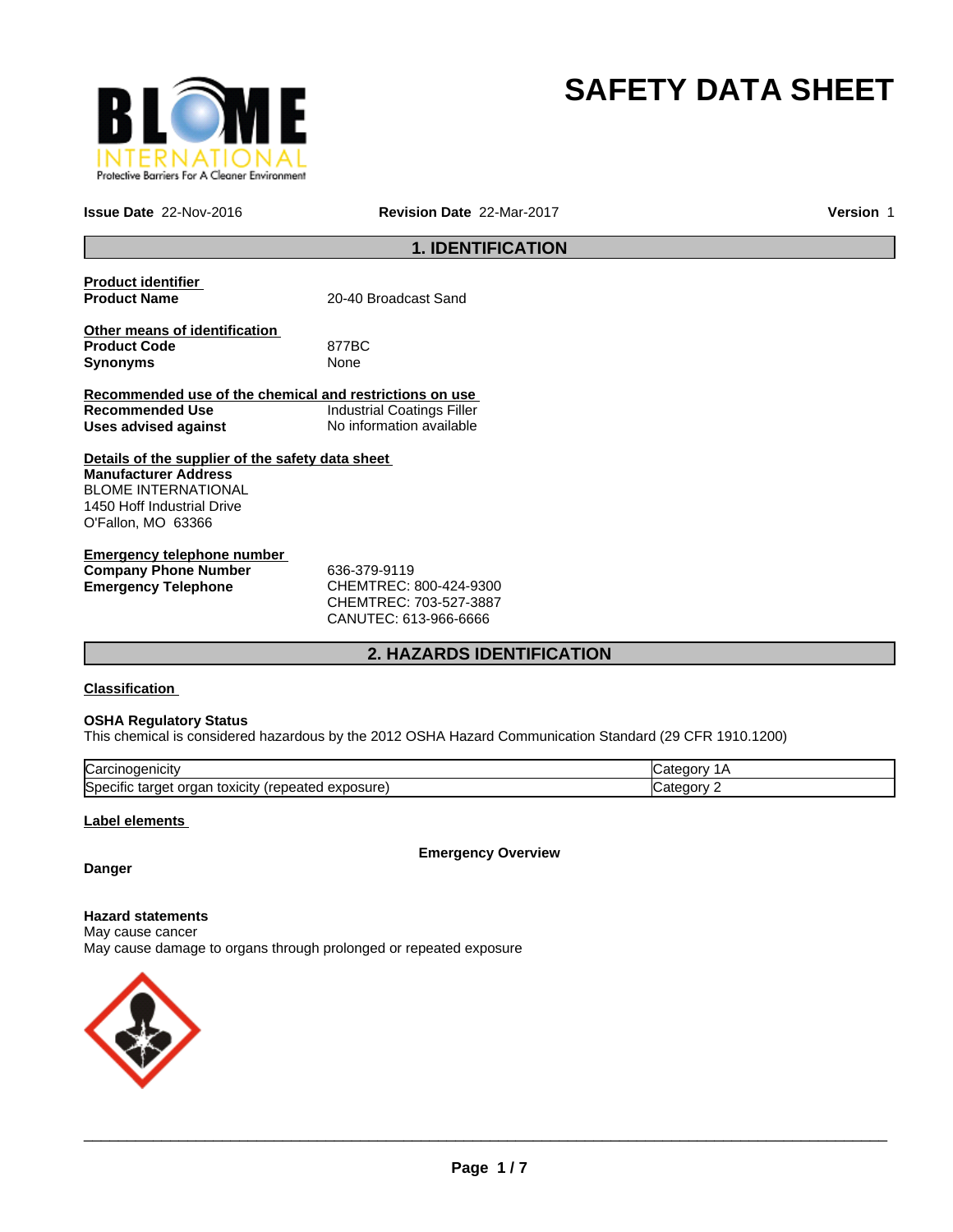#### **Appearance** powder **Physical state** Solid **Odor** None

 $\overline{\phantom{a}}$  ,  $\overline{\phantom{a}}$  ,  $\overline{\phantom{a}}$  ,  $\overline{\phantom{a}}$  ,  $\overline{\phantom{a}}$  ,  $\overline{\phantom{a}}$  ,  $\overline{\phantom{a}}$  ,  $\overline{\phantom{a}}$  ,  $\overline{\phantom{a}}$  ,  $\overline{\phantom{a}}$  ,  $\overline{\phantom{a}}$  ,  $\overline{\phantom{a}}$  ,  $\overline{\phantom{a}}$  ,  $\overline{\phantom{a}}$  ,  $\overline{\phantom{a}}$  ,  $\overline{\phantom{a}}$ 

**Precautionary Statements - Prevention**

Obtain special instructions before use Do not handle until all safety precautions have been read and understood Use personal protective equipment as required Do not breathe dust/fume/gas/mist/vapors/spray

#### **Precautionary Statements - Response**

IF exposed or concerned: Get medical advice/attention

#### **Precautionary Statements - Storage** Store locked up

**Precautionary Statements - Disposal** Dispose of contents/container to an approved waste disposal plant

#### **Hazards not otherwise classified (HNOC)**  Not applicable

# **Other Information**

May be harmful if swallowed.

#### **Unknown acute toxicity**

0% of the mixture consists of ingredient(s) of unknown toxicity

# **3. COMPOSITION/INFORMATION ON INGREDIENTS**

#### **Substance**

Not applicable

#### **Mixture**

| <b>Chamissity</b><br>∣Name<br>ншсаг | .S No<br>$\mathbf{v}$     | $\mathbf{a}$           |
|-------------------------------------|---------------------------|------------------------|
| Quartz                              | $\sim$<br>⊣480″<br>ງ8-60- | $\sqrt{2}$<br>60<br>טע |
|                                     | .                         |                        |

\*The exact percentage (concentration) of composition has been withheld as a trade secret.

#### **4. FIRST AID MEASURES**

#### **Description of first aid measures**

| <b>General advice</b>                                       | If symptoms persist, call a physician. Do not breathe dust/fume/gas/mist/vapors/spray. Do<br>not get in eyes, on skin, or on clothing.                                                                                  |
|-------------------------------------------------------------|-------------------------------------------------------------------------------------------------------------------------------------------------------------------------------------------------------------------------|
| Eye contact                                                 | Immediately flush with plenty of water. After initial flushing, remove any contact lenses and<br>continue flushing for at least 15 minutes. Keep eye wide open while rinsing. If symptoms<br>persist, call a physician. |
| <b>Skin contact</b>                                         | Consult a physician if necessary. Wash off immediately with soap and plenty of water while<br>removing all contaminated clothes and shoes.                                                                              |
| <b>Inhalation</b>                                           | Remove to fresh air. Call a physician. If breathing is irregular or stopped, administer<br>artificial respiration. Avoid direct contact with skin. Use barrier to give mouth-to-mouth<br>resuscitation.                 |
| Ingestion                                                   | Rinse mouth. Drink plenty of water. If symptoms persist, call a physician. Do NOT induce<br>vomiting.                                                                                                                   |
| Self-protection of the first aider                          | Use personal protective equipment as required.                                                                                                                                                                          |
| Most important symptoms and effects, both acute and delayed |                                                                                                                                                                                                                         |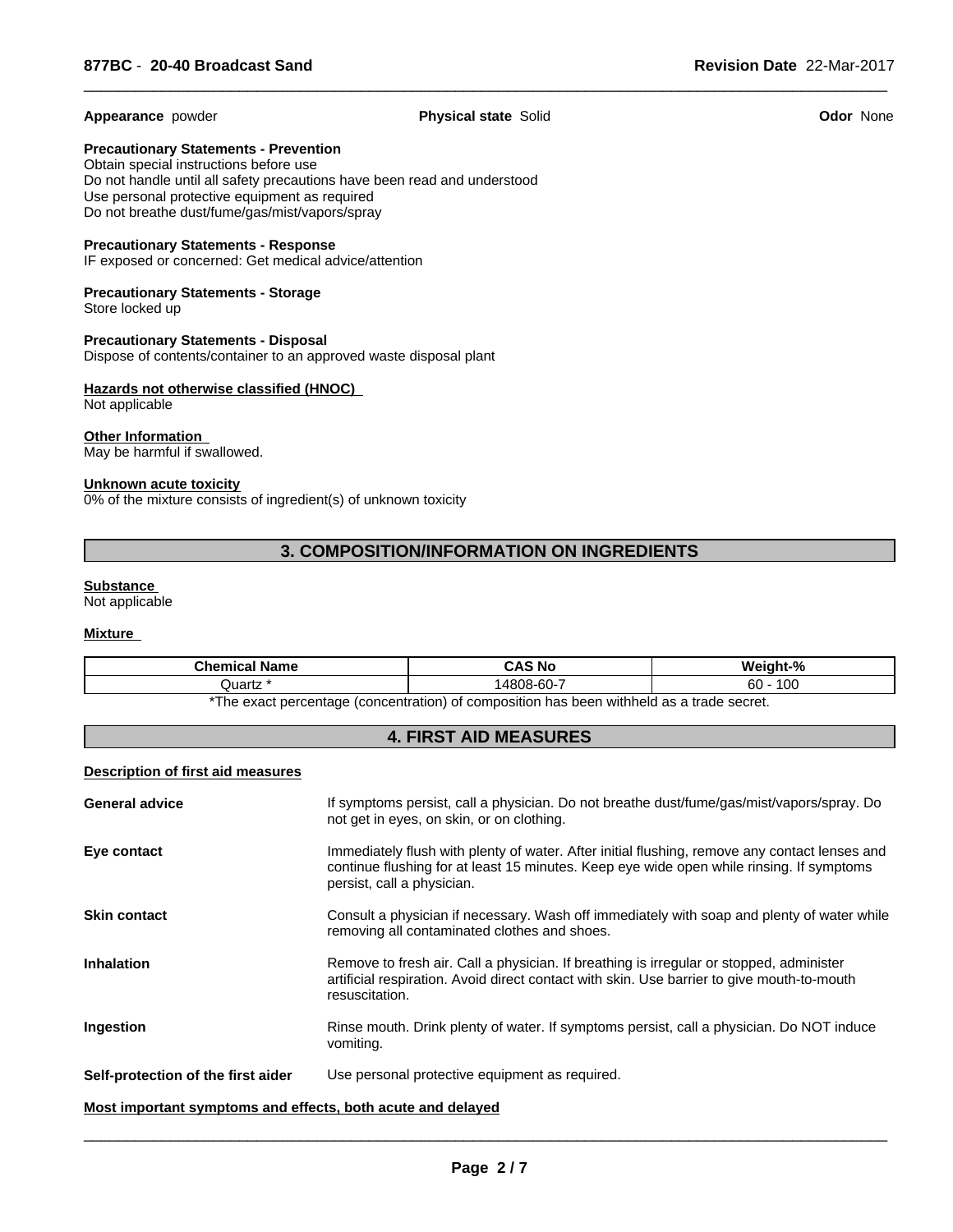**Symptoms** May cause redness and tearing of the eyes. Coughing and/ or wheezing.

 $\overline{\phantom{a}}$  ,  $\overline{\phantom{a}}$  ,  $\overline{\phantom{a}}$  ,  $\overline{\phantom{a}}$  ,  $\overline{\phantom{a}}$  ,  $\overline{\phantom{a}}$  ,  $\overline{\phantom{a}}$  ,  $\overline{\phantom{a}}$  ,  $\overline{\phantom{a}}$  ,  $\overline{\phantom{a}}$  ,  $\overline{\phantom{a}}$  ,  $\overline{\phantom{a}}$  ,  $\overline{\phantom{a}}$  ,  $\overline{\phantom{a}}$  ,  $\overline{\phantom{a}}$  ,  $\overline{\phantom{a}}$ 

#### **Indication of any immediate medical attention and special treatment needed**

**Note to physicians** Treat symptomatically.

#### **5. FIRE-FIGHTING MEASURES**

#### **Suitable extinguishing media**

Use extinguishing measures that are appropriate to local circumstances and the surrounding environment.

**Unsuitable extinguishing media** No information available.

#### **Specific hazards arising from the chemical**

No information available.

**Explosion data Sensitivity to Mechanical Impact** None. **Sensitivity to Static Discharge** None.

#### **Protective equipment and precautions for firefighters**

As in any fire, wear self-contained breathing apparatus pressure-demand, MSHA/NIOSH (approved or equivalent) and full protective gear.

#### **6. ACCIDENTAL RELEASE MEASURES**

#### **Personal precautions, protective equipment and emergency procedures**

**Personal precautions** Use personal protective equipment as required. Avoid creating dust.

**Environmental precautions** 

#### **Environmental precautions** No information available.

**Methods and material for containment and cleaning up** 

**Methods for containment** Prevent further leakage or spillage if safe to do so.

**Methods for cleaning up** Use personal protective equipment as required. Sweep up and shovel into suitable containers for disposal. Avoid creating dust.

# **7. HANDLING AND STORAGE**

#### **Precautions for safe handling**

**Advice on safe handling** Avoid contact with skin, eyes or clothing. Use personal protective equipment as required. Wash contaminated clothing before reuse. Do not breathe dust/fume/gas/mist/vapors/spray. Do not eat, drink or smoke when using this product.

#### **Conditions for safe storage, including any incompatibilities**

**Storage Conditions** Keep container tightly closed in a dry and well-ventilated place. Keep out of the reach of children.

**Incompatible materials Hydrogen fluoride. Strong bases.** 

#### **8. EXPOSURE CONTROLS/PERSONAL PROTECTION**

#### **Control parameters**

#### **Exposure Guidelines** .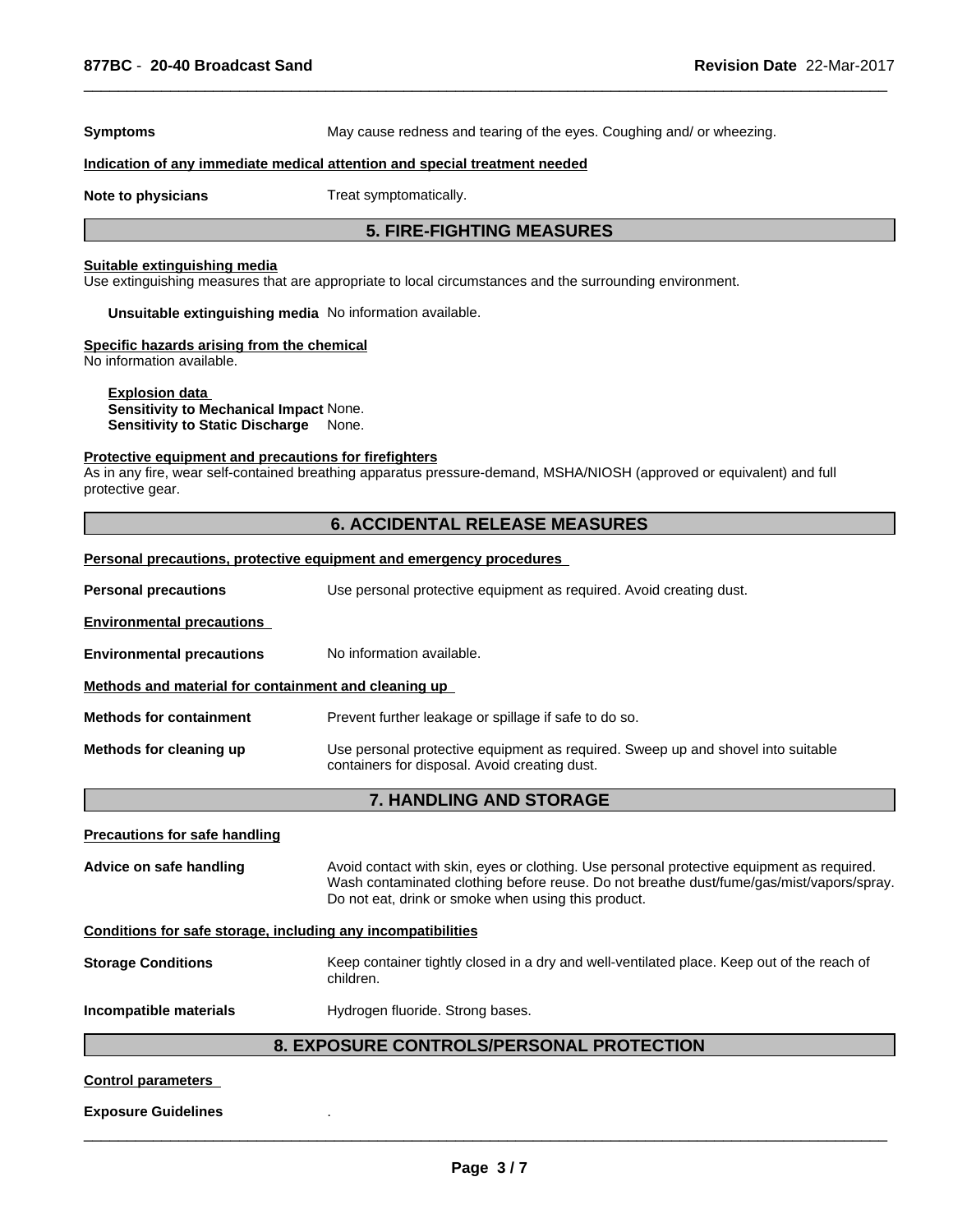| Chemical Name | <b>ACGIH TLV</b>                          | <b>OSHA PEL</b>                          | <b>NIOSH IDLH</b>                          |
|---------------|-------------------------------------------|------------------------------------------|--------------------------------------------|
| Quartz        | TWA: $0.025$ mg/m <sup>3</sup> respirable | $(30)/(%SiO2 + 2)$ mg/m <sup>3</sup> TWA | IDLH: 50 $mg/m3$ respirable dust           |
| 14808-60-7    | fraction                                  | total dust                               | TWA: $0.05 \text{ mg/m}^3$ respirable dust |
|               |                                           | : $(250)/(%SiO2 + 5)$ mppcf TWA          |                                            |
|               |                                           | respirable fraction                      |                                            |
|               |                                           | $(10)/(%SiO2 + 2)$ mg/m <sup>3</sup> TWA |                                            |
|               |                                           | respirable fraction                      |                                            |

 $\overline{\phantom{a}}$  ,  $\overline{\phantom{a}}$  ,  $\overline{\phantom{a}}$  ,  $\overline{\phantom{a}}$  ,  $\overline{\phantom{a}}$  ,  $\overline{\phantom{a}}$  ,  $\overline{\phantom{a}}$  ,  $\overline{\phantom{a}}$  ,  $\overline{\phantom{a}}$  ,  $\overline{\phantom{a}}$  ,  $\overline{\phantom{a}}$  ,  $\overline{\phantom{a}}$  ,  $\overline{\phantom{a}}$  ,  $\overline{\phantom{a}}$  ,  $\overline{\phantom{a}}$  ,  $\overline{\phantom{a}}$ 

*NIOSH IDLH Immediately Dangerous to Life or Health*

### **Appropriate engineering controls**

| <b>Engineering Controls</b> | Showers              |
|-----------------------------|----------------------|
|                             | Eyewash stations     |
|                             | Ventilation systems. |

#### **Individual protection measures, such as personal protective equipment**

| <b>Eye/face protection</b>            | Wear safety glasses with side shields (or goggles).                                                                                                                                                                                                                                                                              |
|---------------------------------------|----------------------------------------------------------------------------------------------------------------------------------------------------------------------------------------------------------------------------------------------------------------------------------------------------------------------------------|
| Skin and body protection              | Wear protective gloves and protective clothing.                                                                                                                                                                                                                                                                                  |
| <b>Respiratory protection</b>         | If exposure limits are exceeded or irritation is experienced, NIOSH/MSHA approved<br>respiratory protection should be worn. Positive-pressure supplied air respirators may be<br>required for high airborne contaminant concentrations. Respiratory protection must be<br>provided in accordance with current local regulations. |
| <b>General Hygiene Considerations</b> | Handle in accordance with good industrial hygiene and safety practice.                                                                                                                                                                                                                                                           |

# **9. PHYSICAL AND CHEMICAL PROPERTIES**

#### **Information on basic physical and chemical properties**

| <b>Physical state</b>            | Solid                    |                       |                          |
|----------------------------------|--------------------------|-----------------------|--------------------------|
| Appearance                       | powder                   | Odor                  | None                     |
| Color                            | Light gray               | <b>Odor threshold</b> | No information available |
| <b>Property</b>                  | Values                   | Remarks • Method      |                          |
| рH                               | $-7$                     |                       |                          |
| Melting point / freezing point   | 1650 °C / 3002 °F        |                       |                          |
| Boiling point / boiling range    | 1650 °C / 3002 °F        |                       |                          |
| <b>Flash point</b>               | No information available |                       |                          |
| <b>Evaporation rate</b>          | No information available |                       |                          |
| Flammability (solid, gas)        | No information available |                       |                          |
| <b>Flammability Limit in Air</b> |                          |                       |                          |
| <b>Upper flammability limit:</b> | No information available |                       |                          |
| Lower flammability limit:        | No information available |                       |                          |
| Vapor pressure                   | No information available |                       |                          |
| <b>Vapor density</b>             | No information available |                       |                          |
| <b>Relative density</b>          | 2.7                      |                       |                          |
| <b>Water solubility</b>          | Insoluble in water       |                       |                          |
| Solubility in other solvents     | No information available |                       |                          |
| <b>Partition coefficient</b>     | No information available |                       |                          |
| <b>Autoignition temperature</b>  | No information available |                       |                          |
| <b>Decomposition temperature</b> | No information available |                       |                          |
| <b>Kinematic viscosity</b>       | No information available | Not applicable        |                          |
| <b>Dynamic viscosity</b>         | No information available | Not applicable        |                          |
| <b>Explosive properties</b>      | Not an explosive         |                       |                          |
| <b>Oxidizing properties</b>      | Not applicable           |                       |                          |
| <b>Other Information</b>         |                          |                       |                          |
| Softening point                  | No information available |                       |                          |
| <b>Molecular weight</b>          | No information available |                       |                          |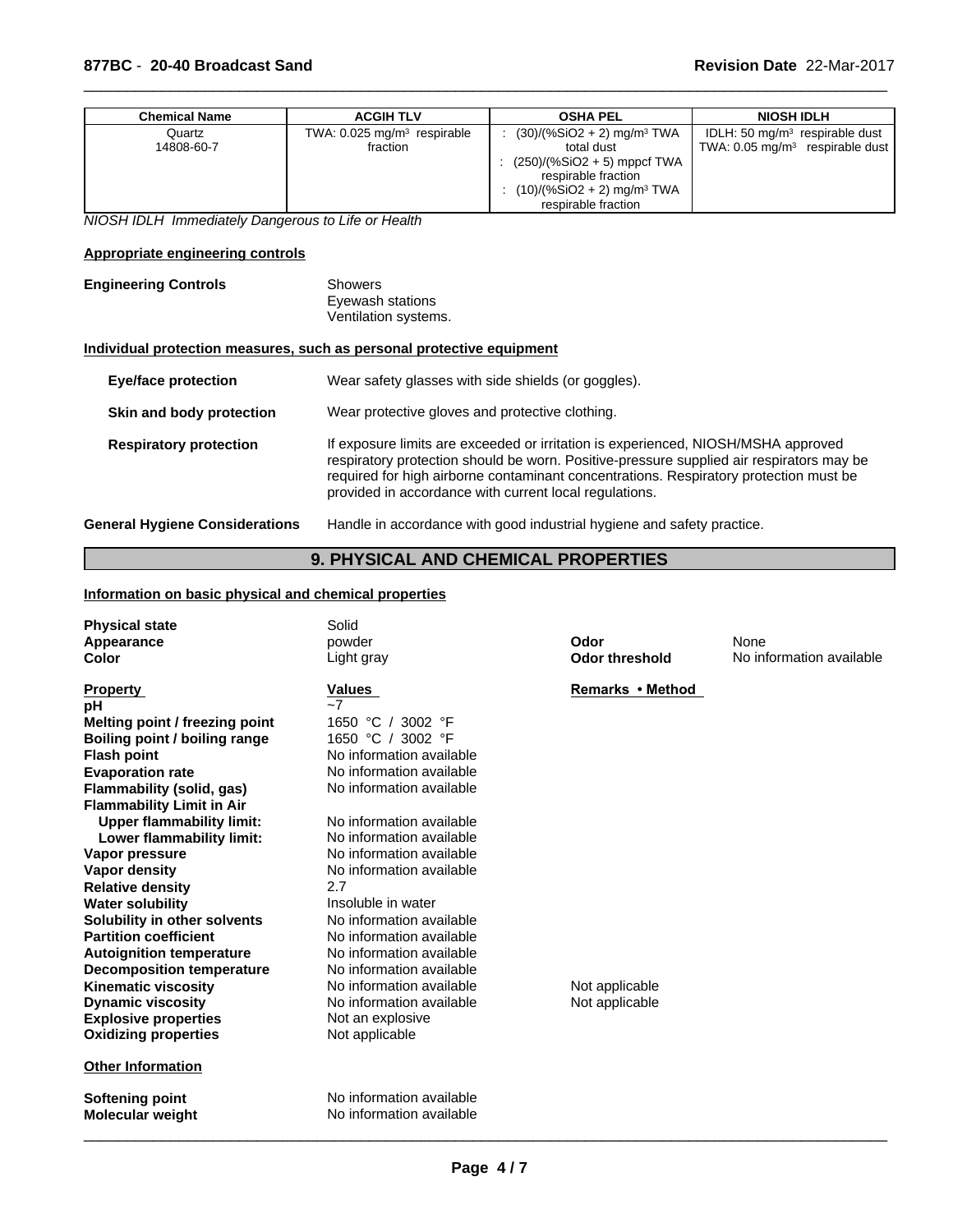# **VOC Content (%)** 0 g/L<br>**Density** No inf

**Density** No information available<br> **Bulk density** No information available **No information available** 

# **10. STABILITY AND REACTIVITY**

 $\overline{\phantom{a}}$  ,  $\overline{\phantom{a}}$  ,  $\overline{\phantom{a}}$  ,  $\overline{\phantom{a}}$  ,  $\overline{\phantom{a}}$  ,  $\overline{\phantom{a}}$  ,  $\overline{\phantom{a}}$  ,  $\overline{\phantom{a}}$  ,  $\overline{\phantom{a}}$  ,  $\overline{\phantom{a}}$  ,  $\overline{\phantom{a}}$  ,  $\overline{\phantom{a}}$  ,  $\overline{\phantom{a}}$  ,  $\overline{\phantom{a}}$  ,  $\overline{\phantom{a}}$  ,  $\overline{\phantom{a}}$ 

**Reactivity**  No data available

### **Chemical stability**

Stable under recommended storage conditions. **Possibility of Hazardous Reactions** Hazardous polymerization does not occur. **Conditions to avoid** dust formation. **Incompatible materials** Hydrogen fluoride. Strong bases. **Hazardous Decomposition Products** None known based on information supplied.

# **11. TOXICOLOGICAL INFORMATION**

#### **Information on likely routes of exposure**

#### **Product Information**

| Eye contact         | silicosis, a disabling and potentially fatal lung disease.<br>Based on available data, the classification criteria are not met. |  |
|---------------------|---------------------------------------------------------------------------------------------------------------------------------|--|
| <b>Skin contact</b> | Based on available data, the classification criteria are not met.                                                               |  |
| Ingestion           | Based on available data, the classification criteria are not met.                                                               |  |
|                     |                                                                                                                                 |  |

| <b>Chemical Name</b> | Oral LD50                  | <b>ILD50</b><br>Dermal | alation LC50 |  |
|----------------------|----------------------------|------------------------|--------------|--|
| Quartz               | Rat<br>roo.<br>= 500 mg/kg |                        |              |  |
| 14808-60-7           |                            |                        |              |  |

#### **Information on toxicological effects**

**Symptoms** No information available.

#### **Delayed and immediate effects as well as chronic effects from short and long-term exposure**

| <b>Sensitization</b>              |                                                                                    | Based on available data, the classification criteria are not met.                        |                                                                                      |             |  |  |
|-----------------------------------|------------------------------------------------------------------------------------|------------------------------------------------------------------------------------------|--------------------------------------------------------------------------------------|-------------|--|--|
| <b>Germ cell mutagenicity</b>     | Based on available data, the classification criteria are not met.                  |                                                                                          |                                                                                      |             |  |  |
| Carcinogenicity                   |                                                                                    | The table below indicates whether each agency has listed any ingredient as a carcinogen. |                                                                                      |             |  |  |
| <b>Chemical Name</b>              | <b>ACGIH</b>                                                                       | <b>IARC</b>                                                                              | NTP.                                                                                 | <b>OSHA</b> |  |  |
| Quartz                            | A2                                                                                 | Group 1                                                                                  | Known                                                                                | X           |  |  |
| 14808-60-7                        |                                                                                    |                                                                                          |                                                                                      |             |  |  |
|                                   | ACGIH (American Conference of Governmental Industrial Hygienists)                  |                                                                                          |                                                                                      |             |  |  |
| A2 - Suspected Human Carcinogen   |                                                                                    |                                                                                          |                                                                                      |             |  |  |
|                                   | IARC (International Agency for Research on Cancer)                                 |                                                                                          |                                                                                      |             |  |  |
| Group 1 - Carcinogenic to Humans  |                                                                                    |                                                                                          |                                                                                      |             |  |  |
| NTP (National Toxicology Program) |                                                                                    |                                                                                          |                                                                                      |             |  |  |
| Known - Known Carcinogen          |                                                                                    |                                                                                          |                                                                                      |             |  |  |
|                                   | OSHA (Occupational Safety and Health Administration of the US Department of Labor) |                                                                                          |                                                                                      |             |  |  |
| X - Present                       |                                                                                    |                                                                                          |                                                                                      |             |  |  |
| <b>Reproductive toxicity</b>      |                                                                                    | Based on available data, the classification criteria are not met.                        |                                                                                      |             |  |  |
| STOT - single exposure            |                                                                                    | Based on available data, the classification criteria are not met.                        |                                                                                      |             |  |  |
| <b>STOT</b> - repeated exposure   |                                                                                    | disorder and damage to the. Respiratory system.                                          | Causes damage to organs through prolonged or repeated exposure if inhaled. May cause |             |  |  |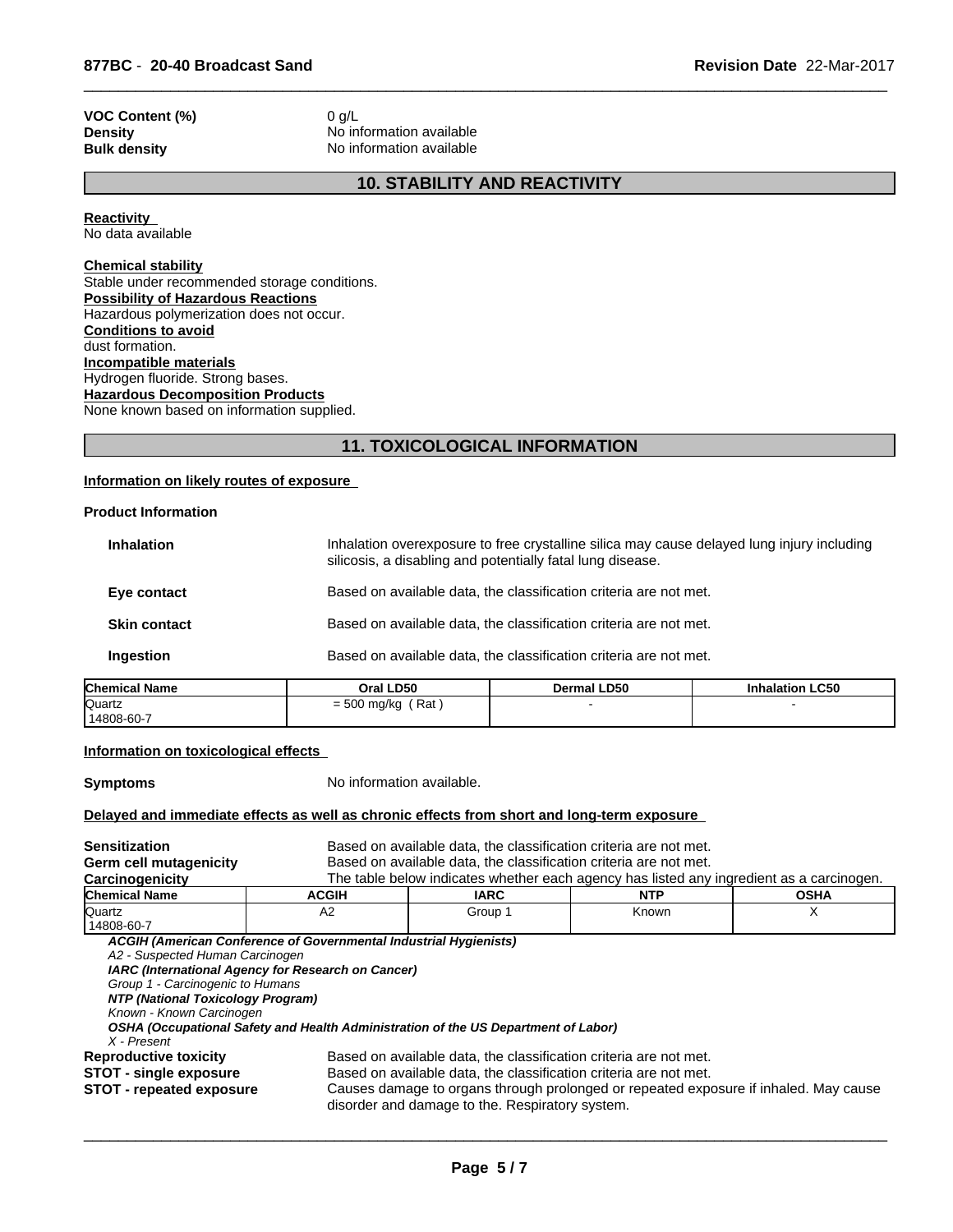| <b>Target Organ Effects</b><br><b>Aspiration hazard</b>    | Respiratory system, lungs, Eyes.<br>Based on available data, the classification criteria are not met.  |  |  |  |  |
|------------------------------------------------------------|--------------------------------------------------------------------------------------------------------|--|--|--|--|
| Numerical measures of toxicity - Product Information       |                                                                                                        |  |  |  |  |
| <b>ATEmix (oral)</b>                                       | The following values are calculated based on chapter 3.1 of the GHS document.<br>5,000.00 mg/kg        |  |  |  |  |
|                                                            | <b>12. ECOLOGICAL INFORMATION</b>                                                                      |  |  |  |  |
| <b>Ecotoxicity</b>                                         | 98 % of the mixture consists of components(s) of unknown hazards to the aquatic environment            |  |  |  |  |
| Persistence and degradability<br>No information available. |                                                                                                        |  |  |  |  |
| <b>Bioaccumulation</b><br>No information available.        |                                                                                                        |  |  |  |  |
| Other adverse effects<br>No information available          |                                                                                                        |  |  |  |  |
|                                                            | <b>13. DISPOSAL CONSIDERATIONS</b>                                                                     |  |  |  |  |
| Waste treatment methods<br><b>Disposal of wastes</b>       | Disposal should be in accordance with applicable regional, national and local laws and<br>regulations. |  |  |  |  |
| <b>Contaminated packaging</b>                              | Do not reuse container.                                                                                |  |  |  |  |
|                                                            |                                                                                                        |  |  |  |  |
|                                                            |                                                                                                        |  |  |  |  |

### **14. TRANSPORT INFORMATION**

| <b>DOT</b>  | Not regulated |
|-------------|---------------|
| <b>TDG</b>  | Not regulated |
| <b>IATA</b> | Not regulated |
| <b>IMDG</b> | Not regulated |

# **15. REGULATORY INFORMATION**

| <b>International Inventories</b> |          |
|----------------------------------|----------|
| <b>TSCA</b>                      | Complies |
| <b>DSL/NDSL</b>                  | Complies |
| <b>EINECS/ELINCS</b>             | Complies |
| <b>IECSC</b>                     | Complies |
| <b>KECL</b>                      | Complies |
| <b>PICCS</b>                     | Complies |
| <b>AICS</b>                      | Complies |

#### **Legend:**

**TSCA** - United States Toxic Substances Control Act Section 8(b) Inventory **DSL/NDSL** - Canadian Domestic Substances List/Non-Domestic Substances List **EINECS/ELINCS** - European Inventory of Existing Chemical Substances/European List of Notified Chemical Substances **ENCS** - Japan Existing and New Chemical Substances **IECSC** - China Inventory of Existing Chemical Substances **KECL** - Korean Existing and Evaluated Chemical Substances